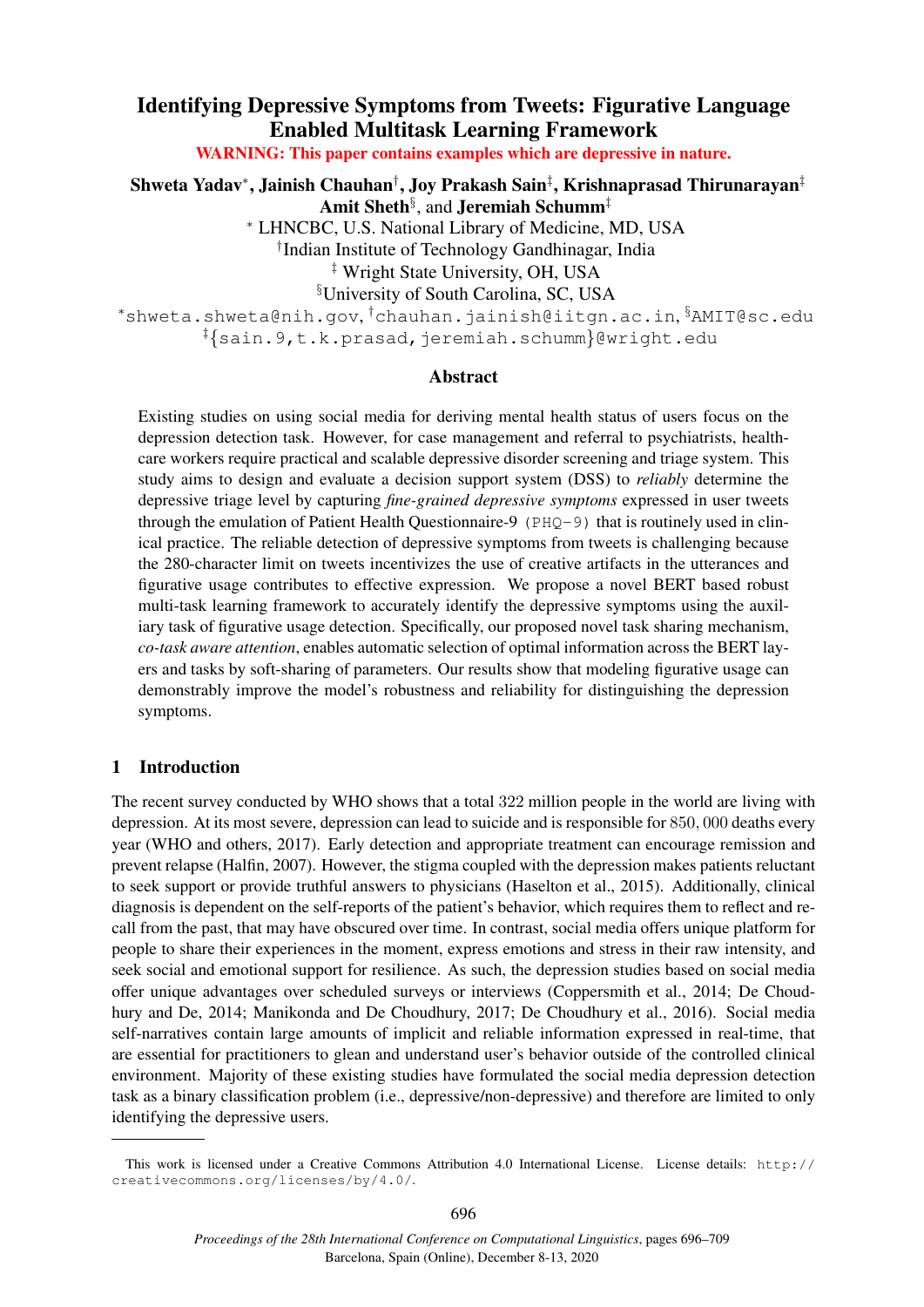| <b>Symptom</b>                   | <b>Sample Tweet</b>                                                                      |
|----------------------------------|------------------------------------------------------------------------------------------|
| <b>S1: Lack of Interest</b>      | I don't think I care about anything at all lol it's $f^{***}$ w my brain, boutta go nuts |
| <b>S2: Feeling Down</b>          | im alone at home with no money and depressed as $f^{***}$                                |
| S3: Sleeping Disorder            | This is not a good night at all. Rough.                                                  |
| <b>S4: Lack of Energy</b>        | <i>i</i> have not moved all day, still in bed.                                           |
| <b>S5: Eating Disorder</b>       | its good not to eat                                                                      |
| <b>S6: Low Self-Esteem</b>       | <i>i am so ugly but will never stop posting pics 4 validation lol</i>                    |
| <b>S7: Concentration Problem</b> | my mind is screaming so many things                                                      |
| <b>S8: Hyper/Lower Activity</b>  | wish i didn't sit around every day wishing all my days away .why.                        |
| S9: Self-Harm                    | Cut all my elbow up but can't feel it                                                    |

Table 1: Sample tweets (rephrased) and their associated PHQ 9 symptoms.

To assist healthcare professionals (HPs) intervene in a timely manner such as with an automatic triaging, it is necessary to develop an intelligent decision support system that provides HPs fine-grained depression related symptoms. The triage process is a critical step in giving care to the patients because, by prioritizing patients at different triage levels based on the severity of their clinical condition, one can enhance the utilization of healthcare facilities and the efficacy of healthcare interventions. There have been a few efforts to create datasets for capturing depression severity, however they are limited to (1) only clinical interviews (Valstar et al., 2013; Ringeval et al., 2019; Gratch et al., 2014) and questionnaires (De Choudhury et al., 2013), and (2) individuals who voluntarily participate in the study (De Choudhury et al., 2014).

In this work, we exploit the Twitter data to identify the indications (specifically,  $PHQ-9$  guided symptoms) of depression. We developed a high quality dataset consisting of total 12, 000 tweets, with 3738 tweets posted by 205 self-reported depressed users over 2 weeks time, which were manually annotated using PHQ-9 questionnaire (Kroenke and Spitzer, 2002) based symptoms categories. In Table-1, we provide sample tweets associated with the nine item PHQ-9 depression symptoms. Our research hypothesis is that depressed individuals discuss their symptoms on Twitter that can be tracked reliably. Nonetheless, user social-media post offer unique challenges as discussed below:

- Usage of the figurative language: First, the depressive users often tend to use figurative language (*'FL'*) elements such as sarcasm and metaphor, to describe their symptoms. For example, one user wrote metaphorically, *"My skin is paper, razor is the pen"*, while another user wrote *"I want to cut myself"*. While both of these utterances refer to one specific medical concept "Self-Harm", the first sentence utilizes paper and pen metaphorically to convey self-harm. Furthermore, previous studies utilizing social media data reported prediction errors when drug or symptom names were utilized in a figurative sense (Iyer et al., 2019).
- Usage of implicit sense: The creative expressions used by depressive users also possess implicit sense not evident from a literal reading. For example, one user expresses their desperation as, *"What if life comes after death, grab my knife and find out myself."* implicitly referring to "Self-Harm", while another user gives a compliment with *"You have a killer look."*, or captures anger through *"If looks could kill, I would be dead by now."*. Other challenges include recognizing misspelled words, slangs, acronyms and unconventional contractions.
- Usage of highly polysemous words: The vocabulary of social media language offers polysemous words that require understanding of the context to determine the semantic labels. For example, "*woke up and nose started bleeding*" and "*I wish I had the nerve to press the blade deeper into my skin so I don't stop bleeding this time.*", use "bleeding" in different contexts and senses.

To account for this creative linguistic device widely observed in utterances of depressive users, we propose a Figurative Language enabled Multi-Task Learning framework (FiLaMTL) that works on the concept of task sharing mechanism (Ruder, 2017; Yadav et al., 2018b; Yadav et al., 2019). In this work, we improve the performance and robustness of the FiLaMTL for the primary task of *'symptom identification'* combined with the supervisory task *'figurative usage detection'* in a multi-task learning setting. We introduce a mechanism named *'co-task aware attention'* which enables the layer-specific soft sharing of the parameters for the tasks of interest. The proposed attention mechanism is parameterized with the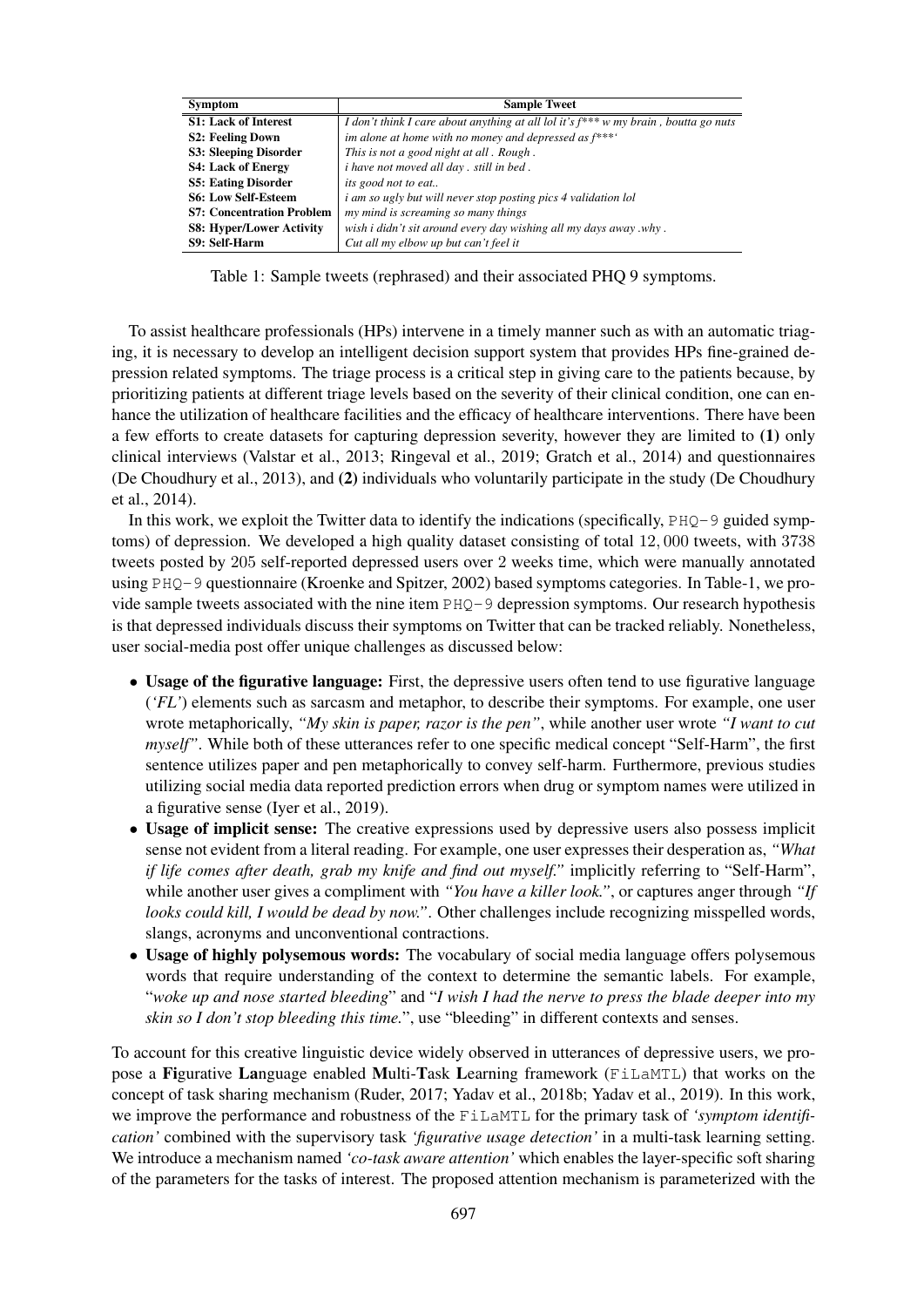task-specific scaling factor for BERT (Devlin et al., 2019) layers. BERT enables even the low-resource tasks to benefit from deep bi-directional architectures and the unsupervised training framework to obtain the context-aware encoded representation. The virtue of this model is its ability to learn the task-specific representation of the input tweet by coordinating among the layers and between the tasks. Contributions:

- 1. We propose a robust multi-task learning framework for identifying fine-grained PHQ-9 defined symptoms from depressive tweets that takes into consideration the figurative language wired in the communication of depressive users. To the best of our knowledge, this is the first study in the depression domain that accounts for figurative language in the users social-media post.
- 2. We introduce an effective way to *fine-tune the BERT model* for multi-task learning using '*co-task aware attention*' to better encode the feature across the different BERT layers and tasks. This mechanism allows the model to learn the layer and task-specific parameters, to control the information flow from each BERT layer, in end-to-end model training.
- 3. To evaluate our study, we created a corpus of 12, 155 tweets, with 3738 tweets annotated with 9 PHQ-9 symptom classes (validated by the collaborator psychiatrists). Additionally, these tweets were also labeled with the figurative classes: *metaphor* and *sarcasm*.

## 2 Related Works

Depending upon the data modalities and depressive markers, we categorize the existing literature as follows:

- 1. Linguistic Marker: Language often reflects how people think and is a well known tool used by psychiatrists to assess the mental health condition of the people (Fine, 2006). Numerous research (Coppersmith et al., 2014; De Choudhury et al., 2013; De Choudhury et al., 2014; Yadav et al., 2020b) has shown that modeling of word-use and social language combined with network analysis has been effective in recognizing depression. A widely adopted resource for understanding the linguistic patterns in mental health is the well-known Linguistic Inquiry Word Count (LIWC) (Pennebaker et al., 2007). Other researchers exploited sentiment analysis (Xue et al., 2014; Huang et al., 2014; Yadav et al., 2018a), topic modeling (Resnik et al., 2015) and emotion features (Chen et al., 2018; Aragón et al., 2019) to detect depression. Furthermore, substantial progress has been made with the introduction of a shared task (Coppersmith et al., 2015; Milne et al., 2016). Recently, most of the existing studies (Yates et al., 2017; Benton et al., 2017) have drifted from the traditional linguistic indicators to automated feature generation using the neural network based technique to predict or assess at-risk depressive users.
- 2. Visual Marker: Visual information such as head pose, body movement, facial expressions, gestures and eye blinks provide important cues in analyzing depression. Girard et al. (2014) examined if there exists a relationship between non-verbal cues and depression severity using Facial Action Coding System (Ekman and Friesen, 1978). In another prominent study utilizing FACS, Scherer et al. (2013) identified that a more downward gaze angle, dull smiles, shorter average lengths of smile, longer self-touches may predict depression. Several studies (de Melo et al., 2019; Cummins et al., 2013) have also investigated the Space-Time Interest Point (STIP) features that capture spatiotemporal changes such as facial motion and the movement in the hand, foot, and head.
- 3. Speech Marker: Recent studies have shown the potential for exploiting speech for depression detection and monitoring (Cummins et al., 2015a; Cummins et al., 2015b; Scherer et al., 2014). Numerous research (Mundt et al., 2012; Hönig et al., 2014) have revealed the strength of prosodic markers, specifically the *speech-rate* to analyze the level of depression. Moore II et al. (2007) proposed a depression classification system based on a wide range of acoustic feature like prosodic, spectral, voice quality, and glottal feature. Other prominent studies (Mundt et al., 2012; Cummins et al., 2011) have explored spectral features like prosodic timing measures, mel-frequency cepstral coefficients (MFCC) and glottal features to accurately classify depressed and control groups.
- 4. Multi-modal Marker: In recent times, there is visible surge in investigating multi-modal indicators to diagnose depression, particularly due to publicly available datasets made available through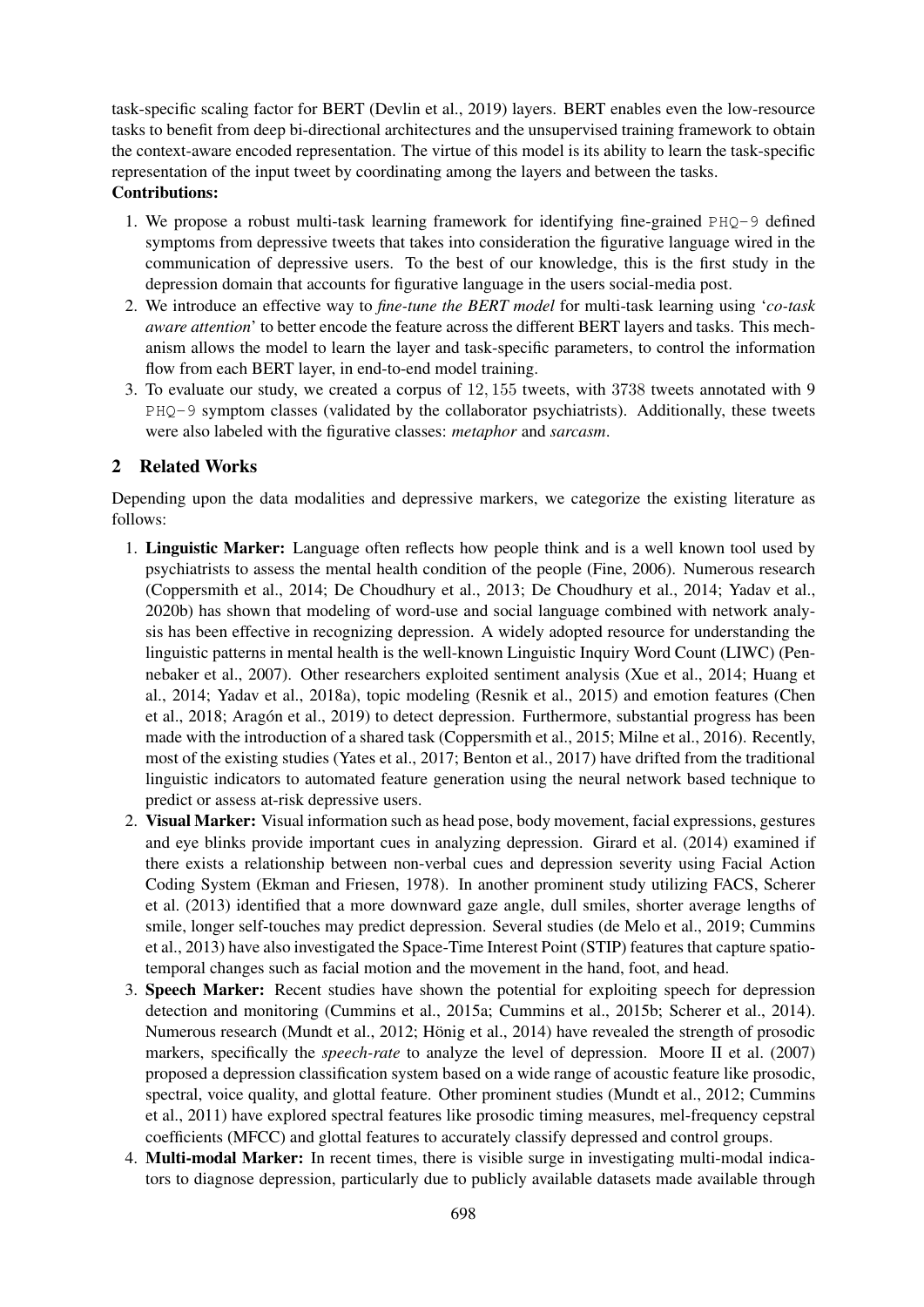research challenges like Audio/Visual Emotion Recognition (AVEC) Workshop Depression Subchallenge (2013-2019) (Schuller et al., 2011; Valstar et al., 2013; Ringeval et al., 2019) and popular Distress Analysis Interview Corpus (DAIC) (Gratch et al., 2014). Several computational models (Tzirakis et al., 2017; Ringeval et al., 2017; Ringeval et al., 2018) based on machine learning and sophisticated deep learning techniques have been proposed to address the challenges posed by AVEC each year. The best system at AVEC 2019 (Ray et al., 2019) proposed an attention based fusion technique to judiciously select the feature representation obtained from multimodal source.

## 3 Corpus Creation and Analysis: D2S

In this section, we describe how we crawled our dataset Depression to (2) Symptoms (named as D2S) using the Twitter streaming application programming interface, filtered out irrelevant profiles, annotated the tweets of depressive users and verified the annotations by a psychiatrist to prepare the gold standard dataset.

- 1. Dataset Crawling: We utilized the lexicon developed by (Yazdavar et al., 2017) in collaboration with a psychologist. The lexicon contains around 1000 depression-related terms categorized into nine categories of symptoms from PHQ-9. A subset of highly informative depression indicative terms from the lexicon, that are likely to be used by depressive individuals, was used as seed terms to crawl the public profiles of twitter users with at least one of those filtered terms in their profile description. Through this process, we collected 5, 000 users and their tweets.
- 2. Filtering and Identifying Depressed Users: As users on social media often use sarcasm and metaphor to implicitly express their feelings, contemporary approaches that do not capture context well, miss sub-population of depressive users. To improve upon these approaches, we proceed as follows. After filtering out the retweets, we removed the profiles with less than 100 tweets and obtained 1567 users. To emulate the PHQ-9 using social media, we chunked the tweets of each profile into two week buckets. To ensure the high quality data and identify potential depressive profiles with severity level mild to severe based on PHQ-9 scoring, we filtered the profiles based on their frequency of post. After filtering out the profiles who had not tweeted at least 5 days in the most recent bucket, we obtained 575 profiles. Although these profiles had depression-related terms in the description, due to the lack of context-sensitivity in the profile identification process, a subset of those were false positives, i.e., non-depressive. A few of these non-depressive profiles were meant to share motivational quotes for depressive users. We strictly examined the visual (i.e., profile image and shared images) and linguistic markers (i.e., profile name, description and tweets) of each of those profiles and removed the users having no depressive tweets. Finally, we obtained 205 depressive users and selected the bucket of the most recent tweets over two weeks for annotation, which sums to 3738 tweets.
- 3. Anonymization, Annotation and Verification: Prior to annotation, we anonymized the user profiles with random numbers and replaced the mentions and URLs in tweets with strings '@USER' and 'URL' respectively. Four native English speakers from multiple disciplines were assigned to independently annotate the tweets into 9 categories of PHQ-9. The annotators were also asked to identify the tweets having usage of *FL* such as sarcasm and metaphor. The annotators were provided with the definitions and samples of annotated tweets from each of those 9 categories of PHQ-9 and as well as *FL*. The average inter-annotator reliability scores for the symptoms, depressive vs. non-depressive, and figurative classes were K=0.83, K=0.87, and K=0.79, respectively, based on Cohen's Kappa statistics. We resolved the conflicting annotations with the majority voting strategy and resolved the ones voted evenly by a psychiatrist. After preparing the final gold standard data, we randomly selected 100 annotated tweets from each of the symptom categories, including the non-depressive ones and verified by a psychiatrist.
- 4. Data Analysis: The final data<sup>1</sup> comprises 3738 depressive tweets, each tagged with the number of

 ${}^{1}$ Limitation:(i) Only a sub-population (i.e., those with self-reported diagnosis) is identified by this method , (ii) Twitter users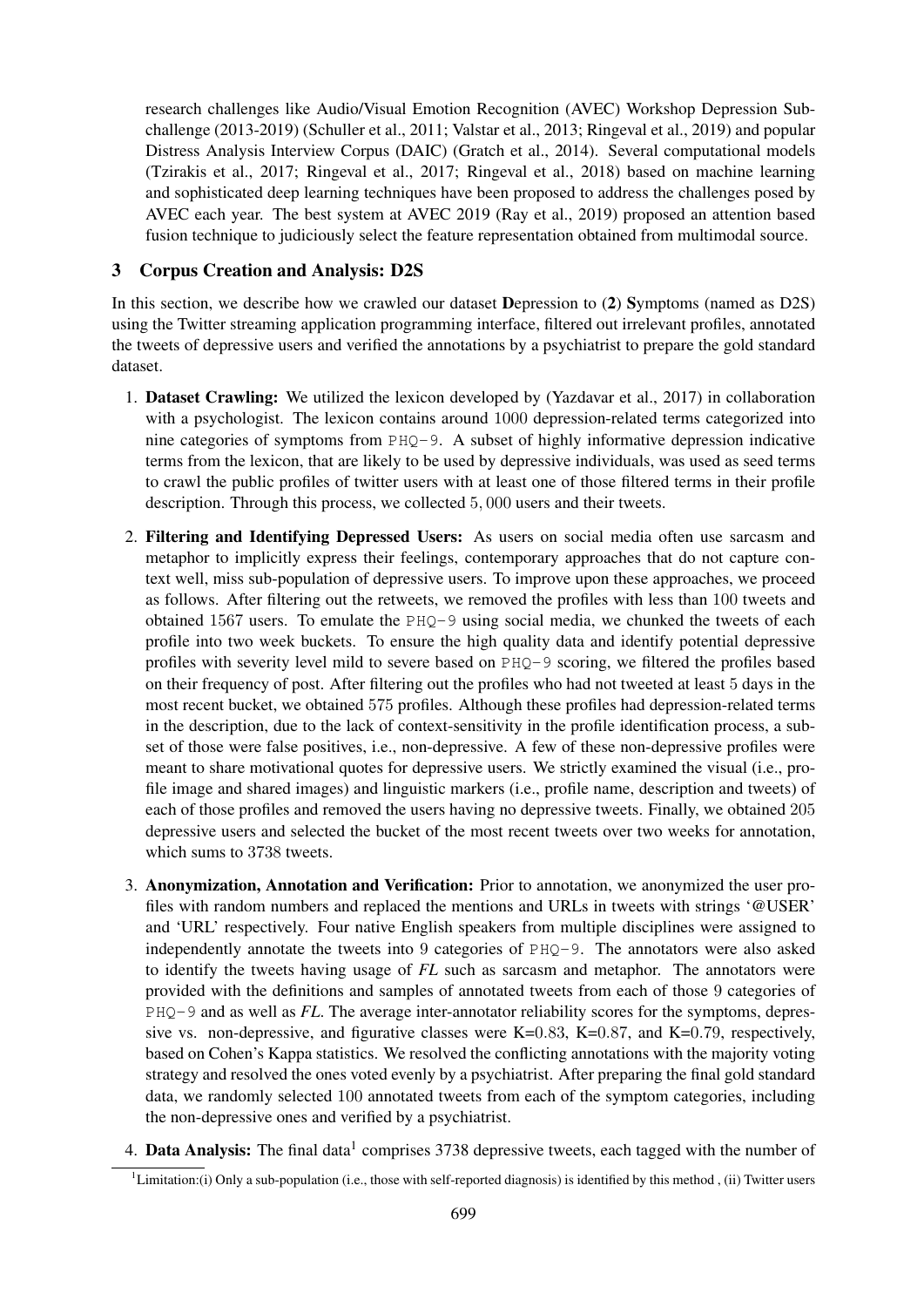| Depressive      |       |       |       |       |       |                            |       |       | Non-depressive |       |             |       |       |       |
|-----------------|-------|-------|-------|-------|-------|----------------------------|-------|-------|----------------|-------|-------------|-------|-------|-------|
| <b>Symptoms</b> |       |       |       |       |       | <b>Figurative Language</b> |       |       |                |       |             |       |       |       |
|                 | S1    |       | S3    | 84    | 85    | 86                         | S7    | S8    | S9             | Total | <b>Sarc</b> | Meta  | Total | Total |
| #Tweets         | 494   | 657   | 261   | 301   | 473   | 1054                       | 136   | 122   | 970            | 3738  | 668         | 1106  | 1485  | 8417  |
| Avg.Len         | 13.02 | 14.13 | 13.03 | 13.08 | 16.08 | 12.83                      | 13.31 | 15.63 | 12.33          | 12.98 |             | 13.41 | 13.24 | 10.96 |

Table 2: The statistics of depressive and non-depressive tweets. S[1-9]: PHQ-9 depressive symptoms, Sarc: Sarcasm, Meta: Metaphor, #Tweets: No. of tweets per class, Avg.Len: Average length of tweets.

| Symptom        | <b>Topics of Interest</b>                                                                     |
|----------------|-----------------------------------------------------------------------------------------------|
| S1             | bored, disgusting, sick of, tired of it, dont want to, so $f^{**}$ miserable, tired of being  |
| S <sub>2</sub> | depressed, alone, isolate, given up, no friend, cant deal, want to talk, in my room           |
| S <sub>3</sub> | awake, sleepless, nightmares, insomnia, cant sleep, wish sleep, up all night, body is begging |
| <b>S4</b>      | exhausted, tired, weak, my energy, dont have energy, tired to look, feel myself falling       |
| S5             | binge, fasting, eating disorder, eat again, always eating, forced to eat, am eating ?         |
| S6             | failure, ugly, worthless, hate myself, fat piece, self hatred, piece of sh**, feel like trash |
| S7             | thoughts, confused, overthinking, brain, my head, am losing, losing mind, my mind off         |
| S8             | quiet, slowly, attention, nervous, social anxiety, dead quiet, dont wanna move                |
| S9             | cut, hang, blade, die, suicidal, rip skin, suicide attempt, car hit, kill myself, of the road |

Table 3: Sample of Topics identified from depressive tweets.  $S[1-9]$ :  $PHQ-9$  symptoms

symptoms (single or multiple), and the presence of figurative expressions (either or both) it exhibits, and 8417 non-depressive tweets. Out of these depressive tweets, 1485 (∼ 40%) tweets use *FL*. = We performed topic analysis to examine the usage of utterances associated with each symptom. Table 3 illustrates the topic distribution of each symptom. We observe from the table, to express their feelings, the depressive individuals use metaphoric phrases such as *'body is begging'*, and *'feel like trash'*; sarcastic expressions such as *'am eating ?'*; implicit utterances such as *'up all night'*, and *'feel myself falling'*.

5. Ethical Concerns: Psychiatric research using social media data poses several ethical concerns regarding user privacy, which should necessarily be taken into consideration (Hovy and Spruit, 2016; Valdez and Keim-Malpass, 2019). Following the ethical practices, as adopted by the previous research on Twitter data (Coppersmith et al., 2015), we constructed our dataset using only public twitter profiles. We anonymized the profiles before presenting it to the annotators who pledged not to make attempts to contact or deanonymize any of the users or share the data with others. The dataset will be shared with researchers who agree to follow the similar ethical guidelines.

### 4 Methods

Our proposed approach to identify the depressive symptoms, is assisted by the Bidirectional Representation from Transformers (BERT) and multi-task learning (Yadav et al., 2020a) with soft-parameter sharing. This section describes the proposed methodology for identifying the depression symptoms from user tweets.

#### 4.1 Problem Definition

Given an input tweet sequence T consisting of n words, i.e.,  $T = \{w_1, w_2 \dots w_n\}$ , our multi-label classification task is to learn the function  $fun(.)$  that predicts the set of probable classes  $\bar{y}_1, \bar{y}_2, \ldots, \bar{y}_k$ from the set of class labels, Y . Mathematically,

$$
\bar{y_1}, \bar{y_2}, \dots, \bar{y_k} = \text{fun}(T, \theta_1, \theta_2, \dots, \theta_P) \tag{1}
$$

where,  $\theta_i$ ,  $(i = 1, \ldots, P)$  is the model parameter. The function  $fun(.)$  returns the probability of each symptom class assigned to the tweet. We choose the set of best probable class based on the particular threshold value, a hyper-parameter. In our proposed multi-task learning framework, the primary task is symptom identification with nine labels from  $PHQ-9$ . We consider the figurative usage detection as the auxiliary task having three class labels: '*metaphor*','*sarcasm*', and '*others*'.

cannot be reflective of the entire population, and (iii) it cannot be verified if self-reported depressed users are being truthful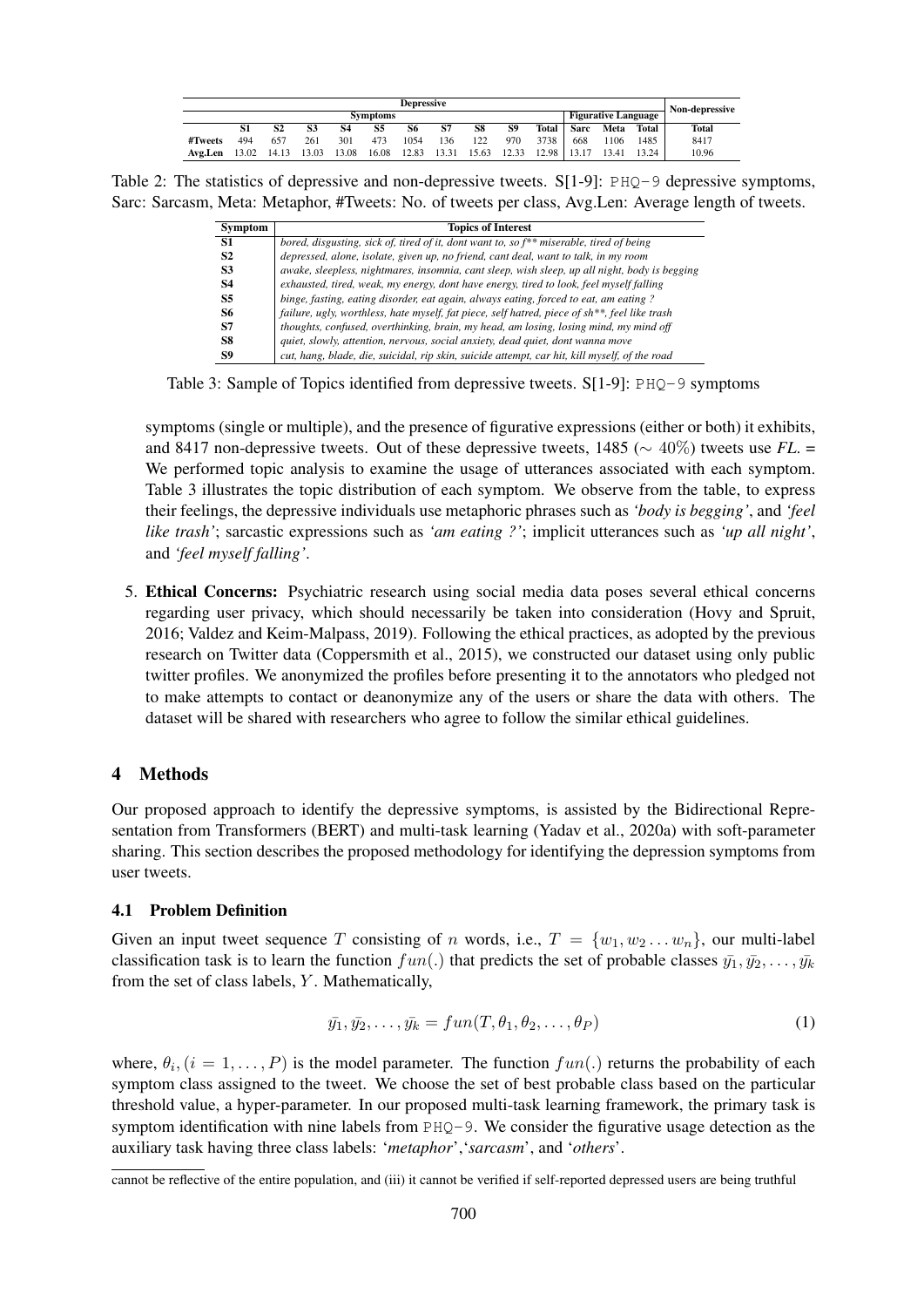#### 4.2 Background

BERT is one of the powerful language representation models that has the ability to make predictions that go beyond the natural sentence boundaries (Lin et al., 2019). Unlike CNN/LSTM model, language models benefit from the abundant knowledge from pre-training using self-supervision and have strong feature extraction capability. It uses word-piece tokenizer (Wu et al., 2016) to tokenize the input sentence. When the model uses word-piece token and randomly mask a portion of the word to predict in the masked language model (MLM) task then the model attempts to recover a piece of the word rather than the whole word. To mitigate this issue, recently, Devlin et al. (2019) released an updated version of BERT, which is called Whole Word Masking (wwm). We use the pre-trained wwm BERT model<sup>2</sup> having 24 Transformer layers  $(L)$ , each having 16 heads for self-attention and hidden dimension of 1024. The input to the BERT model is the tweet  $T = \{w_1, w_2, \ldots, w_n\}$ . It returns the hidden state representation of each input word from each Transformer layer. Formally,

$$
T_1, T_2, \dots, T_L = BERT([w_1, w_2, \dots, w_n])
$$
  
where  $s_1^i, s_2^i, \dots, s_n^i = T_i$  and  $h_1, h_2, \dots, h_L = s_1^i, s_1^2, \dots, s_1^L$  (2)

where,  $s_i^j$  $i$  is the  $i^{th}$  token representation obtained from  $j^{th}$  transformer encoder, and  $h_i \in \mathbb{R}^d$  and  $d$  is the dimension of the [CLS] token hidden state representation obtained from BERT.

#### 4.3 Figurative Language enabled Multi-task Learning (**FiLaMTL**) Framework

We explore the utility of learning two tasks together in a FillaMTL framework. For depression symptom identification (SI) task, FiLaMTL helps achieve inductive transfer from figurative usage detection (FUD) task by leveraging additional sources of information to improve performance on the primary task. We focus on designing the soft-parameter sharing rather than hard-parameter as it offers a way to effectively share the required parameters between the tasks (Misra et al., 2016). We achieve this with *co-task aware attention* module that finds the best shared representation for multi-task learning. Specifically, the proposed network models shared representations using linear combinations, and learns the optimal combinations for the primary and the auxiliary tasks. Let us denote the hidden states (from eq. 2) for primary task (SI), , as  $H_s \in \mathbb{R}^{L \times d}$  and the auxiliary task (FUD), as  $H_f \in \mathbb{R}^{L \times d}$ . For a given layer  $l \in L$ , we compute the effective shared representation as follows:

$$
r_s^l = \alpha_{(s,s)} \times \beta_{(l,s,s)} \times h_s^l + \alpha_{(s,f)} \times \beta_{(l,s,f)} \times h_f^l
$$
  
\n
$$
r_f^l = \alpha_{(f,f)} \times \beta_{(l,f,f)} \times h_s^l + \alpha_{(f,s)} \times \beta_{(l,f,s)} \times h_f^l
$$
\n(3)

where  $h_s^l \in \mathbb{R}^d$  and  $h_f^l \in \mathbb{R}^d$  are the hidden state representations obtained from  $l^{th}$  BERT layer for SI and FUD respectively.  $r_s^l \in \mathbb{R}^d$  and  $r_f^l \in \mathbb{R}^d$  are modified hidden state representation of  $l^{th}$  BERT layer, after applying the effective soft-sharing of features across the two tasks. We will discuss the scaling factors  $\alpha$  and  $\beta$  shortly.

#### 4.3.1 Soft-parameter Sharing between Tasks

In multi-task learning, inductive bias of auxiliary task helps to improve the performance of primary task. However, the parameter sharing between the tasks is non-trivial, as we need an optimal strategy to improve the performance of primary task. Towards this end, we devise a strategy to automatically learn the factor by which a feature from a particular task need to be accommodated for learning the optimal set of shared features for a given task. This co-task aware sharing of the features leads to the optimal linear combination of feature spaces across the task. Given the two tasks: "*symptom identification*" and "*figurative usage detection*", we learn how much of each task's features contribute to form the shared feature space, which leads to the overall improvement of the tasks. We achieve this by introducing a "*co-task factor matrix*"  $\alpha \in \mathbb{R}^{T \times T}$ , where T is the number of tasks at hand. In our case  $T = 2$ , as we are dealing with two tasks here. An element  $\alpha_{(x,y)}$  of the matrix  $\alpha$  denotes "*the factor of which*  $y^{th}$  task *feature obtained from a particular layer of BERT should contribute to the shared-feature representation*

<sup>2</sup>https://bit.ly/3eQAZSY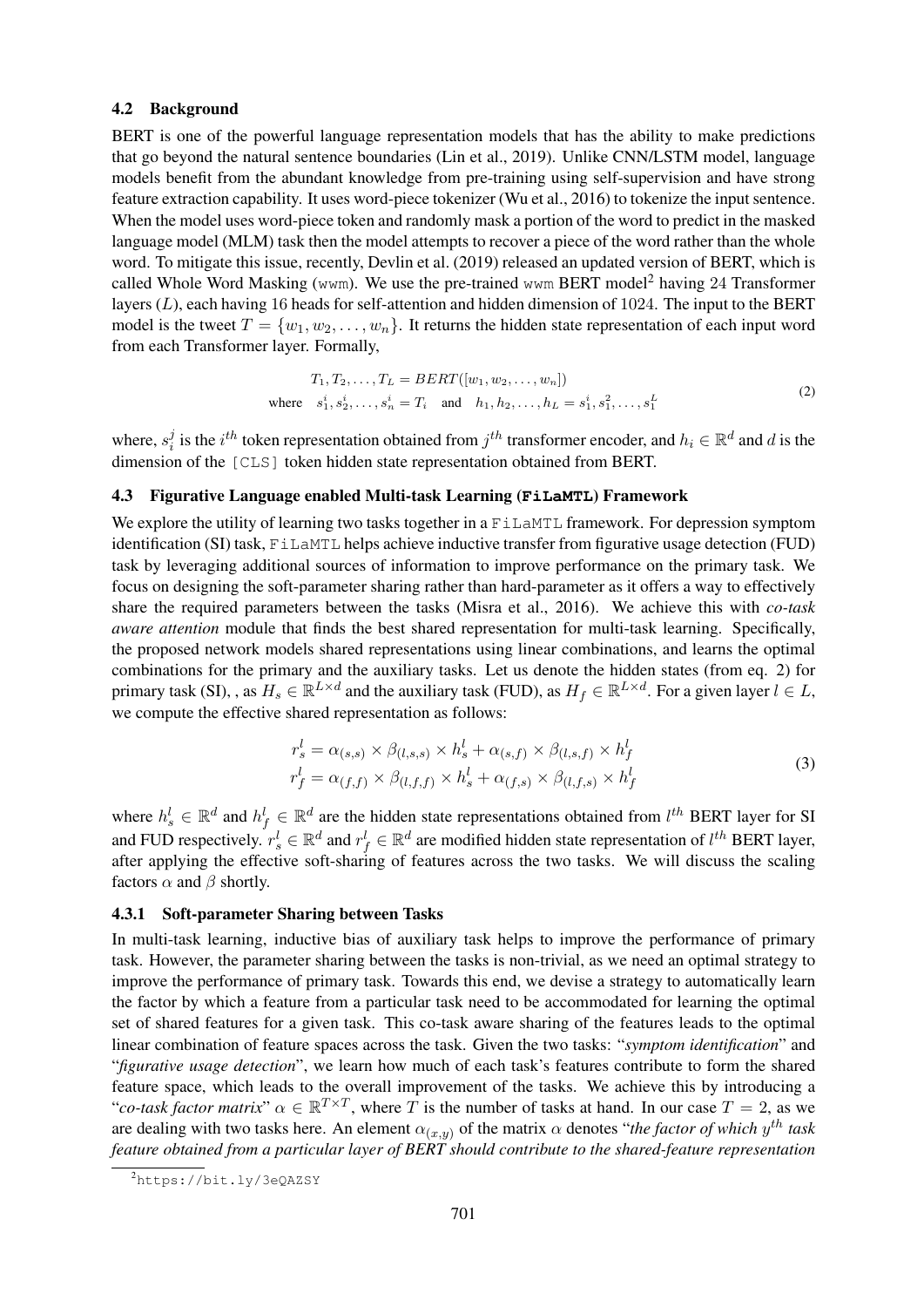for  $x^{th}$  task". Moreover, this matrix is learned by end-to-end training of the proposed multi-task learning framework.



Figure 1: Representation of co-task factor matrix for the three tasks.



Figure 2: Representation of layer factor matrix for five layers and two tasks.

#### 4.3.2 Soft-parameter Sharing between Layers

Given input tokens and task t, BERT produces the set of layer activation  $h_t^1, h_t^2, \ldots, h_t^L$  in the form of hidden state representation. Each layer of the BERT attempts to address certain problem (Tenney et al., 2019) and feed the information to the upper layer. Tenney et al. (2019) discovered that information learned at a few layers of BERT is sufficient to reliably model and address the lower-level tasks of an NLP pipeline such as parts-of-speech tagging, but, to model the higher level tasks such as relation extraction or co-reference resolution, we need many layers. The hidden state representation  $h_{t_1}^l$ , obtained from the  $l^{th}$  layer of BERT for a given task  $t_1$ , may not be as useful for another task  $t_2$ . It always depends on task complexity. Inspired by this, we introduce the soft-parameter sharing among the BERT layers. Similar to the soft-parameter sharing between tasks, we propose a mechanism to automatically learn the factors by which a feature from a particular BERT layer needs to be accommodated for learning the optimal set of shared features for a given task. We achieve this by introducing a "*layer factor matrix*"  $\beta \in \mathbb{R}^{L \times T \times T}$ , where  $L$  and  $T$  denote the number of BERT layers and the number of tasks respectively. An element  $\beta_{(x,y,z)}$  of the matrix  $\beta$  denotes "*the factor of which*  $z^{th}$  *task feature obtained from*  $x^{th}$  *layer of BERT* should contribute to the shared-feature representation for  $y^{th}$  task". Similar to the co-task factor matrix α, the layer factor matrix  $β$  is also a network parameter and can be learned by end-to-end training of proposed multi-task learning framework. We shown the hypothetical matrices for  $\alpha$  and  $\beta$  in Fig 1 and 2 respectively.

#### 4.4 Symptom Identification and Figurative Usage Detection

For each task, we obtained the effective shared-feature representation from each BERT layer. The final feature is obtained by the average pooling of each individual feature as follows:

$$
z_s = \frac{1}{L} \sum_{i=1}^{i=L} f(\mathbf{W_s} \cdot r_s^i + \mathbf{b_s}) \quad \text{and} \quad z_f = \frac{1}{L} \sum_{i=1}^{i=L} f(\mathbf{W_f} \cdot r_f^i + \mathbf{b_f}) \tag{4}
$$

where  $z_s \in \mathbb{R}^d$  and  $z_f \in \mathbb{R}^d$  correspond to the final pooled features for the task symptom identification and figurative usage detection respectively.  $W_s$ ,  $W_f$ ,  $b_s$  and  $b_f$  are the weight and bias matrices and f is a non-linear activation. For symptom identification, we employ a feed-forward network with sigmoid activation function to find the probability of a class label belonging to a given tweet,

$$
l_s = sigmoid(\mathbf{W_{sl}}.z_s + \mathbf{b_{sl}}) \quad \text{and} \quad l_f = sigmoid(\mathbf{W_{fl}}.z_f + \mathbf{b_{fl}}) \tag{5}
$$

where  $l_s$  and  $l_f$  are logits for the symptom identification and figurative usage detection tasks respectively.  $W_{\rm sl}$ ,  $W_{\rm fl}$ ,  $b_{\rm sl}$  and  $b_{\rm fl}$  are the weight and bias metrices.

#### 5 Experiments

We will first provide detail about baseline models and then present our results on SI and FUD task. Later, we will assess the performance of our approach on depression detection task.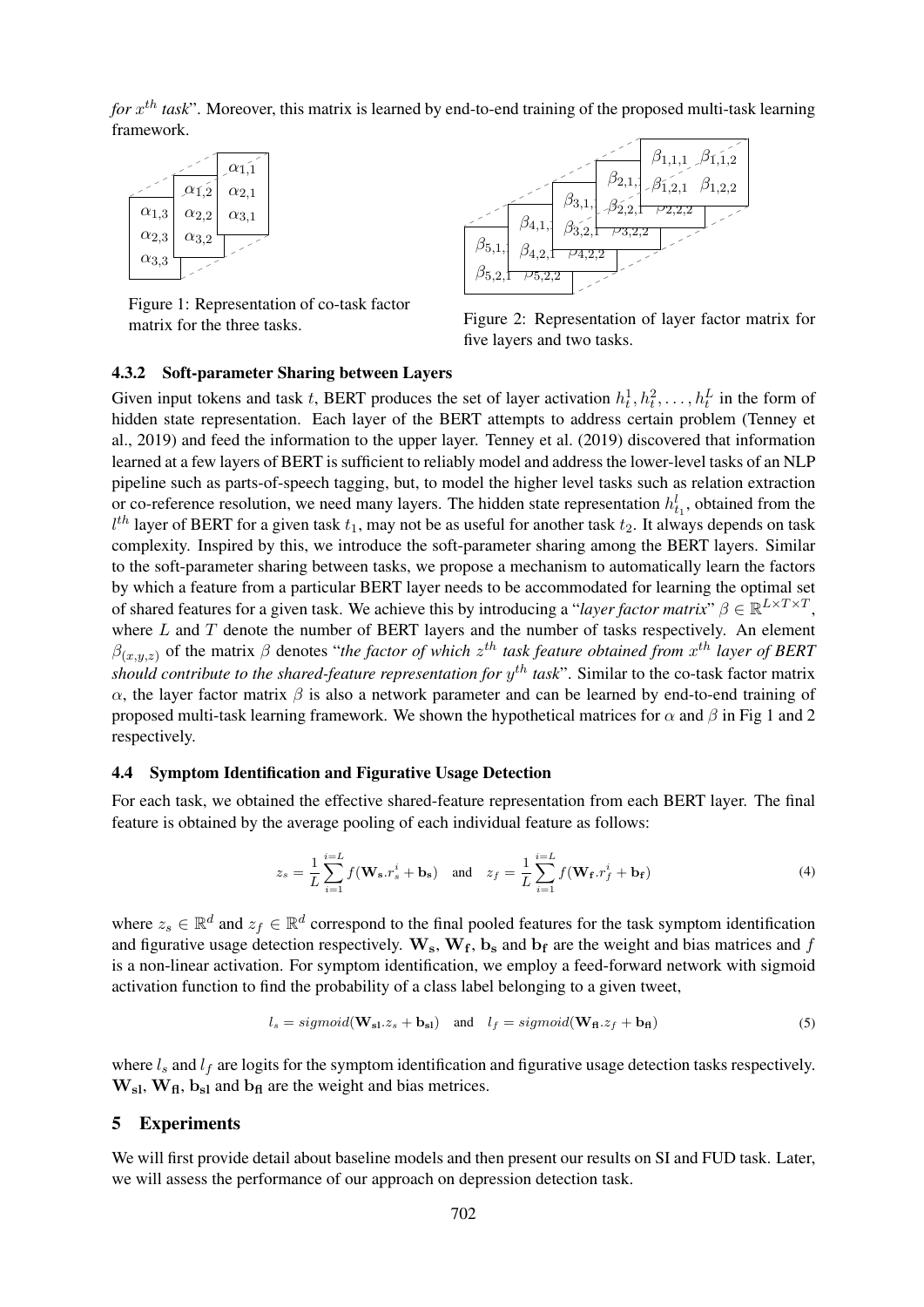### 5.1 Implementation Details

We shuffle the D2S dataset and split it into 70% training (TRAIN), 10% development (DEV), and 20% test (TEST). For both symptom identification (SI) and figurative usage detection (FUD) models, we have chosen the hyper-parameters using the development set. In all of our experiments, we have fine-tuned the BERT-wwm model for 10 epochs with the batch size of 32. We fine-tune and extracted the features from top three layers of the BERT model. In the proposed FiLaMTL framework, the overall loss of the network is the weighted factor of the loss computed for both the tasks. The network is trained with the binary-cross entropy loss function for both tasks. We set the weight 0.7 for symptom identification and 0.3 for figurative usage detection task. We use sigmoid activation function as the non-linear activation to project the BERT hidden state representation to another representation of dimension 256. We used Adam optimizer (Kingma and Ba, 2014) with a fixed learning rate of 0.0001. For regularization, we used dropout (Srivastava et al., 2014) with a value of 0.5 on each of the hidden layers. We then ran each best model on TEST, and report recall, precision, and F1-Score.

### 5.2 Baseline Models and Results

We compare the FiLaMTL with the highly competitive baseline models and evaluated the model on Precision, Recall, and weighted F1-Score. Since BERT has already demonstrated remarkable performance on multiple NLP tasks over SOTA deep learning (DL) methods, we restricted ourselves to using BERT over DL techniques as our baseline model discussed below:

(1) *STL-BERT*: This is a domain-adapted BERT-based model proposed for the SI and FUD tasks, which fine tuned the BERT model on corresponding dataset.

(2) *MTL-H-BERT*, Dense: A variation of the multi-task BERT model where a single BERT model generate the features for both the tasks. The features are transformed to another representation by the task-specific dense layer.

(3) *MTL-S-BERT, Cross-Stitch*: This model is the re-implementation of Misra et al. (2016), where the model learns an optimal combination of shared and task-specific representations using soft-parameter sharing via cross-stitch units.

(4) *MTL-S-BERT, Co-Attention*: This model was inspired by the framework of Lu et al. (2016). Firstly, we compute the word-level attention weight as discussed in Lu et al. (2016) for the hidden state representation of both the tasks. These weights were multiplied with the corresponding hidden state representation to compute the attentive features. Similar to *MTL-S-BERT, Cross-Stitch*, we employed the cross-stitch units to obtained the final hidden state representation for both the tasks.

Table-4 provides a comparative summary of the results of our proposed approach over the baseline models demonstrating that our '*co-task-aware*' multitask FiLaMTL model outperforms the SOTA single task learning model and the variations of BERT inspired multi-task learning models. Basically, we train MTL model in two different ways: *hard-parameter sharing* and *soft-parameter sharing*. We can visualize from Table-4, the multitask learning framework based on the soft-parameter sharing (MTL-S-BERT, Cross-Stitch) can assist the performance of the main task as well as in the FUD task over the single task model. However, multi-task hard parameter sharing model (MTL-H-BERT, Dense) was found to be useful only in the FUD over SI task. This may be due to the noise in the dataset over the tasks, which prevents to learn task-specific efficient representation required to correctly identify the symptom from the input tweet. We also observe that soft-parameter sharing based baseline model (MTL-S-BERT, Co-Attention) could not produce the desired results, because of the additional attention mechanism over the strong self-attention mechanism, overfits the model which leads to the degradation in the performance. The existing strategy of the parameter-sharing shows the inconsistency in the performance of the multi-task learning framework. We exploited variation of soft-parameter sharing to further understand the relevance of *co-task aware* attention in the multi-task learning setting. Our FiLaMTL outperforms both the hard-parameters and soft-parameters sharing based baseline models on both the tasks (Table 4). This also demonstrates that providing information about *FL* to the BERT model significantly improves the performance of the model and thus enabling generalization to other tasks related to text classification where there is extensive usage of *FL*.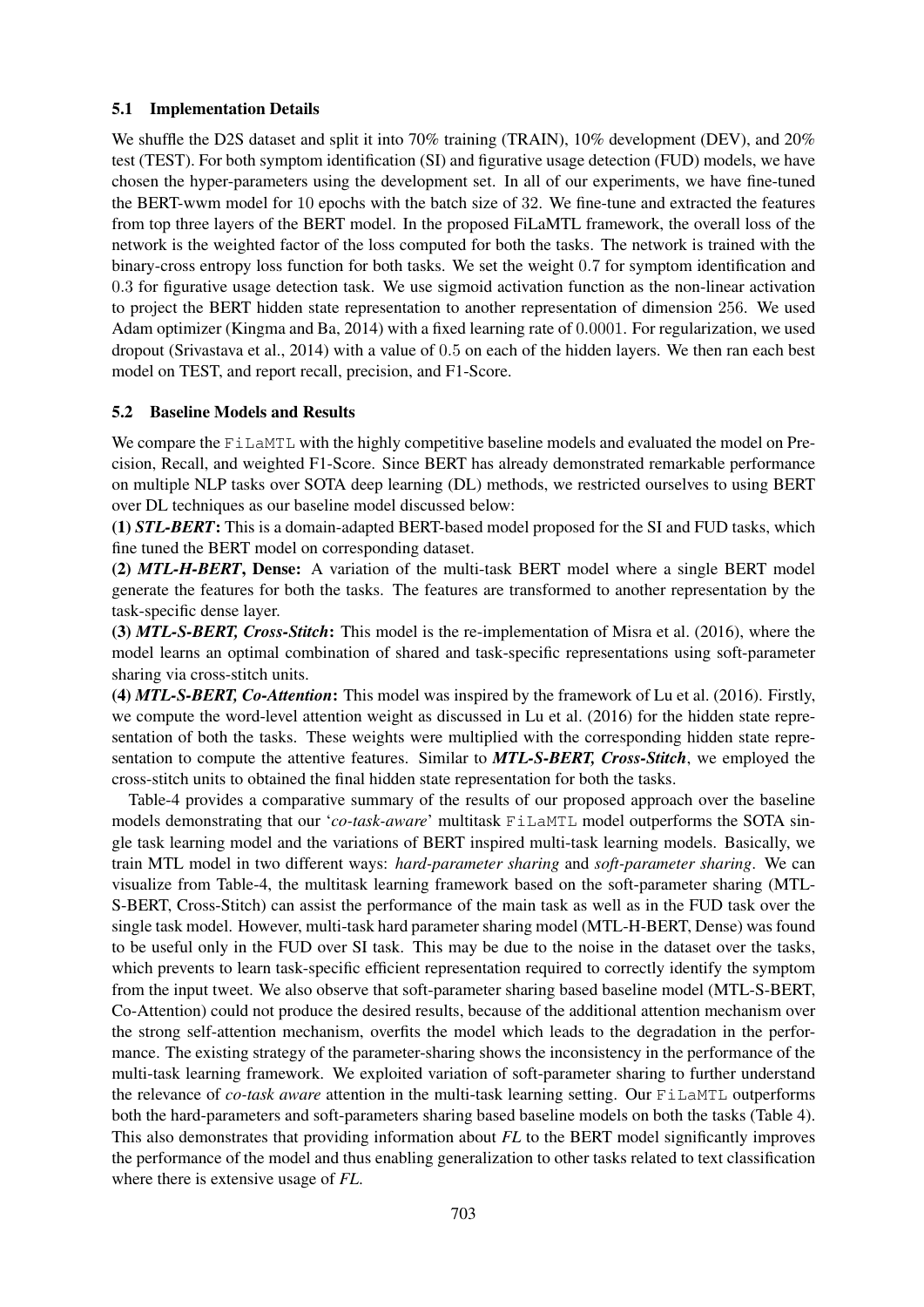| <b>Models</b>                                 |       |       | <b>Symptom Identification</b> | <b>Figurative Usage Detection</b> |       |       |  |
|-----------------------------------------------|-------|-------|-------------------------------|-----------------------------------|-------|-------|--|
|                                               |       | (SI)  |                               | (FUD)                             |       |       |  |
|                                               | P     | R     | F1                            | P                                 | R     | F1    |  |
| <b>STL-BERT</b>                               | 74.64 | 71.46 | 73.02                         | 63.32                             | 71.35 | 67.09 |  |
| MTL-H-BERT, Dense                             | 73.76 | 72.15 | 72.95                         | 62.97                             | 75.17 | 68.53 |  |
| MTL-S-BERT, Cross-Stitch (Misra et al., 2016) | 76.17 | 71.00 | 73.50                         | 68.48                             | 77.35 | 72.65 |  |
| MTL-S-BERT, Co-Attention (Lu et al., 2016)    | 74.09 | 70.43 | 72.21                         | 69.28                             | 78.44 | 73.58 |  |
| FiLaMTL                                       | 76.46 | 73.65 | 75.03                         | 75.67                             | 75.44 | 75.55 |  |

| <b>Dataset</b> | Model              | Accuracy |
|----------------|--------------------|----------|
| D2S            | <b>BERT</b>        | 96.91    |
|                | FiLaMTL-fine-tuned | 97.44    |
| CLPsych        | <b>BERT</b>        | 70.01    |
|                | FiLaMTL-fine-tuned | 70.79    |

Table 4: Performance comparisons of our proposed approach with baselines for identifying depressive symptoms and figurative usage. The results are reported for only positive classes.

Table 5: Evaluation of FiLaMTL on our D2S dataset and CLPsych 2015 dataset for depression detection task.

| No.               | <b>Control</b> | <b>Depressed</b> | <b>Total</b> |
|-------------------|----------------|------------------|--------------|
| # Users in train  | 151            | 69               | 220          |
| # Users in test   | 300            | 150              | 450          |
| # Tweets in train | 254786         | 110585           | 365371       |
| # Tweets in test  | 541282         | 284777           | 826059       |

Table 6: Dataset Statistics on the CLPsych 2015 shared task corpus used in our experiments for depression detection.

Evaluating the **FiLaMTL** on Depression Detection Task: To further verify the effectiveness of our proposed FiLaMTL model, we utilized a transfer learning procedure, where an intermediate shared model obtained on the *SI* and *FUD* task is fine-tuned on the depression detection (DD) task. Towards that, we experimented with (a) STL-BERT and (b)  $F_{\text{L} \text{A} \text{M} \text{L}}$ -fine-tuned for DD task, on D2S corpus and the bechmark CLPsych dataset (Coppersmith et al., 2015). The data statistics can be viewed in Table-6. In FiLaMTL (fine-tuned), we initialize the parameters of the BERT model with the obtained weighted from the FiLaMTL model (BERT model of FUD task) reported in Table 4. Our motivation is that first fine-tuning on the *FUD* and *SI* task can assist the LMs to adapt to the depression domain with some understanding of figurative usage detection, thus making the training on DD more stable. Table-5, summarizes the results on DD task, after the transfer learning procedure. It can be noticed that fine-tuning FiLaMTL model improves the performance over vanilla BERT model on both the datasets <sup>3</sup>. This proves that FiLaMTL can be generalized for other tasks related to biomedical NLP task where there is extensive usage of *FL*.

Analysis: To get a deeper insight into how FiLaMTL performed over the baseline models, we examined the classification of tweets on SI task and came up with the following observations:

- 1. Understanding figurative sense: Table-7 shows the capability of our model to capture sarcastic and metaphoric senses in the utterances of depressive users. Our model performs better than STL-BERT in handling figurative tweets. The main reason why STL-BERT model misclassifies sarcastic or metaphoric tweets is because BERT has been trained on BookCorpus and Wikipedia corpus which has fewer *FL* fragments compared to that in social media.
- 2. Understanding implication: For the tweets where depression was implicit (cf., Table-7), most of the baseline models including MTL-series were prone to misclassification. As BERT based models tend to capture only local information available in a tweet, it fails to understand the implicit context of the subject. For example, if a tweet contains a keyword '*sleep*', the model will likely classify it as belonging to the PHQ class 3 related to sleeping disorder, without necessarily determining a different contextual use (such as "*permanent land of nod*" and "*going to sleep early tonight*"). However, our model with the *co-task aware attention* information sharing unit tends to have better coverage for identifying the depressive symptoms.

<sup>&</sup>lt;sup>3</sup>We were not able to compare FiLaMTL over existing model developed on CLPsych dataset, due to: (1) different dataset statistics of what we obtained from organizers and the dataset used by the participants and (2) multiple ways of evaluations.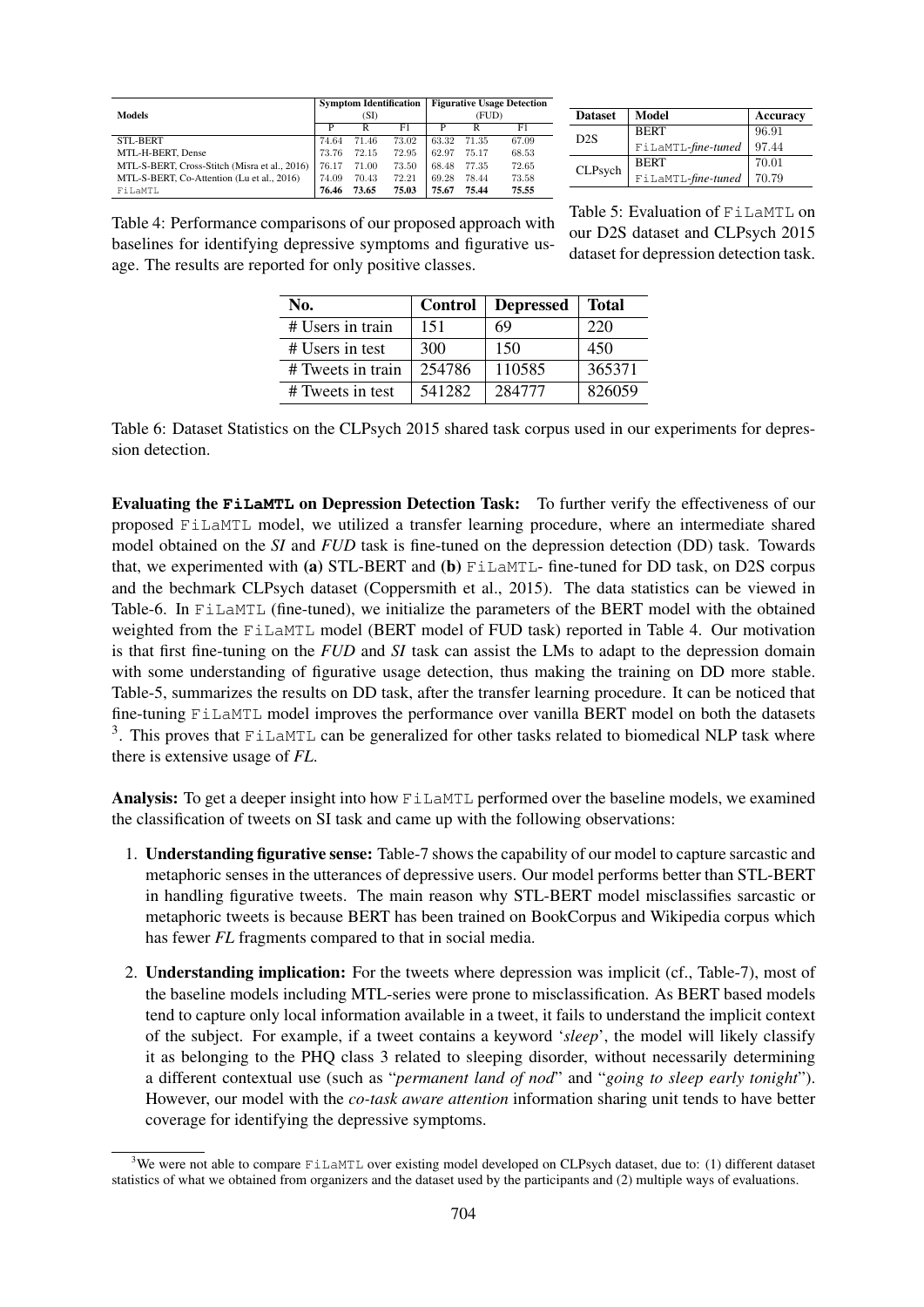| Case                                  | <b>Tweets</b>                                                                                         | <b>Actual Labels</b>            |                                      |                                   |                                                                          |                                 |                                 |
|---------------------------------------|-------------------------------------------------------------------------------------------------------|---------------------------------|--------------------------------------|-----------------------------------|--------------------------------------------------------------------------|---------------------------------|---------------------------------|
|                                       |                                                                                                       |                                 | <b>MTL-H-BERT</b><br><b>STL-BERT</b> |                                   | MTL-S-BERT.<br>MTL-S-BERT.<br><b>Cross-Stitch</b><br><b>Co-attention</b> |                                 | FiLaMTL                         |
| <b>Understanding figurative sense</b> | T1: holy sh**, i look like death                                                                      | Low Self-Esteem                 | Low Self-Esteem.<br>Self-Harm        | Low Self-Esteem.<br>Self-Harm     | Low Self-Esteem                                                          | Self-Harm                       | Low Self-Esteem                 |
|                                       | T2: hang on a rope or bated breath,<br>whichever you prefer                                           | Self Harm                       | Feeling Down                         | Feeling Down,<br>Lack of Interest | Feeling Down                                                             | Self-Harm,<br>Feeling Down      | Self-Harm                       |
| <b>Understanding implication</b>      | T3: i want a zombie to read my<br>nutrition label, be happy to see<br>it say low fat, and then eat me | Low Self-Esteem                 | <b>Eating Disorder</b>               | Eating Disorder,<br>Self-Harm     | Eating Disorder,<br>Low Self-Esteem                                      | <b>Eating Disorder</b>          | Low Self-Esteem                 |
|                                       | T4: insomia can i pls sleep forever                                                                   | Sleeping Disorder,<br>Self-Harm | Sleeping Disorder                    | Sleeping Disorder                 | Sleeping Disorder                                                        | Sleeping Disorder,<br>Self-Harm | Sleeping Disorder,<br>Self-Harm |

Table 7: Qualitative analysis of our proposed model, FiLaMTL, with the baseline models

| <b>Error Types</b>       | <b>Tweets</b>                     | <b>Actual Labels</b>   | <b>Predicted Label</b>      |                         |                                                                   |    |             |                     |                        |    |
|--------------------------|-----------------------------------|------------------------|-----------------------------|-------------------------|-------------------------------------------------------------------|----|-------------|---------------------|------------------------|----|
|                          | T1: sorry i was such a failure    | Low Self-Esteem        | Low Self-Esteem.            |                         |                                                                   |    |             |                     |                        |    |
| <b>Ambiguity</b>         |                                   |                        | <b>Feeling Down</b>         |                         |                                                                   |    |             |                     |                        |    |
|                          | T2: its worth noting that im      | Low Self-Esteem        | Low Self-Esteem,            |                         | <b>Tweets</b><br>T1: hang on a rope or bated breath,              |    |             | <b>Actual Label</b> | <b>Predicted Label</b> |    |
|                          | not worth noting                  |                        | <b>Feeling Down</b>         |                         |                                                                   |    |             | Sarcasm             | Sarcasm                |    |
| <b>Cryptic tweets</b>    | T3: shut up stomach               | <b>Eating Disorder</b> | <b>None</b>                 |                         | whichever you prefer.<br>T2: If looks could kill, I would be dead |    |             |                     |                        |    |
|                          | $T4$ : im done                    | Self-Harm              | <b>Feeling Down</b>         |                         |                                                                   |    |             | Sarcasm             | Sarcasm                |    |
|                          | T5: it really sucks being strong  | Lack of Interest,      |                             |                         | by now.<br>T3: people treat me like a god, they ignore            |    |             |                     |                        |    |
|                          | all the time, its so draining and | Lack of Energy,        | Lack of Energy,             |                         | my existence until they need something                            |    |             | Metaphor            | Sarcasm.               |    |
| <b>Multiple Symptoms</b> | when youre all depleted it feels  | Concentration Problem. | <b>Hyper/Lower Activity</b> | from me.                |                                                                   |    |             |                     | Metaphor               |    |
|                          | like youre underwater.            | Hyper/Lower Activity   |                             | T4: i dont see a future |                                                                   |    | Sarcasm     | <b>Others</b>       |                        |    |
|                          | T6: im 24/7, online, bored.       | Lack of Interest.      | <b>Feeling Down,</b>        |                         |                                                                   |    |             |                     |                        |    |
|                          |                                   | Sleeping Disorder,     | Lack of Energy,             |                         |                                                                   |    |             |                     |                        |    |
|                          | hungry. sleepy                    | <b>Eating Disorder</b> | Sleeping Disorder           | Table                   |                                                                   | 9: | Oualitative |                     | analysis               | Ωt |

FiLaMTL in identifying figurative

Table 8: Exemplar description showing prominent errors made language. by our proposed approach.

Error Analysis: Following are the major errors made by our approach on SI task:

- 1. Ambiguity: PHQ-9 classes related to sleeping disorder, eating disorder, and self-harm are easy to distinguish. However classes such as PHQ-1 (feeling down) and PHQ-6 (low self-esteem) are difficult to separate because of overlapping expressions, often leading to misclassification. As observed in Table-8, both these classes are semantically similar, challenging manual labelling.
- 2. Cryptic tweets: Our model is unable to handle tweets that are only a few words long. The lack of context required for robust identification of symptoms can only be remedied by consulting past user interactions and communications.
- 3. Multiple Symptoms: The FillaMTL is unable to predict all the  $PHQ-9$  classes indicated by a tweet leading to incompleteness as shown in Table-8, tweet T5 and T6.

### 6 Conclusion

In this research, we explored a new dimension of social media in Twitter to identify depressive symptoms. Towards this end, we created a new benchmark dataset (D2S) for identifying *fine-grained PHQ-9 emulated depressive symptoms* that contains figurative language. We also introduce a robust BERT based MTL framework that jointly learns to automatically discover complementary features required to identify the symptoms with the help of the auxiliary task of *figurative usage detection*. Our experimental results convincingly show the effectiveness of introducing figurative usage detection for depressive symptoms identification. In future, we aim to enhance the dataset with the other modalities like image and memes to assist the model in better understanding of figurative sense in symptom identification.

#### References

- Mario Ezra Aragón, Adrian Pastor López-Monroy, Luis Carlos González-Gurrola, and Manuel Montes. 2019. Detecting depression in social media using fine-grained emotions. In *Proceedings of the 2019 Conference of the North American Chapter of the Association for Computational Linguistics: Human Language Technologies, Volume 1 (Long and Short Papers)*, pages 1481–1486.
- Adrian Benton, Margaret Mitchell, and Dirk Hovy. 2017. Multi-task learning for mental health using social media text. *arXiv preprint arXiv:1712.03538*.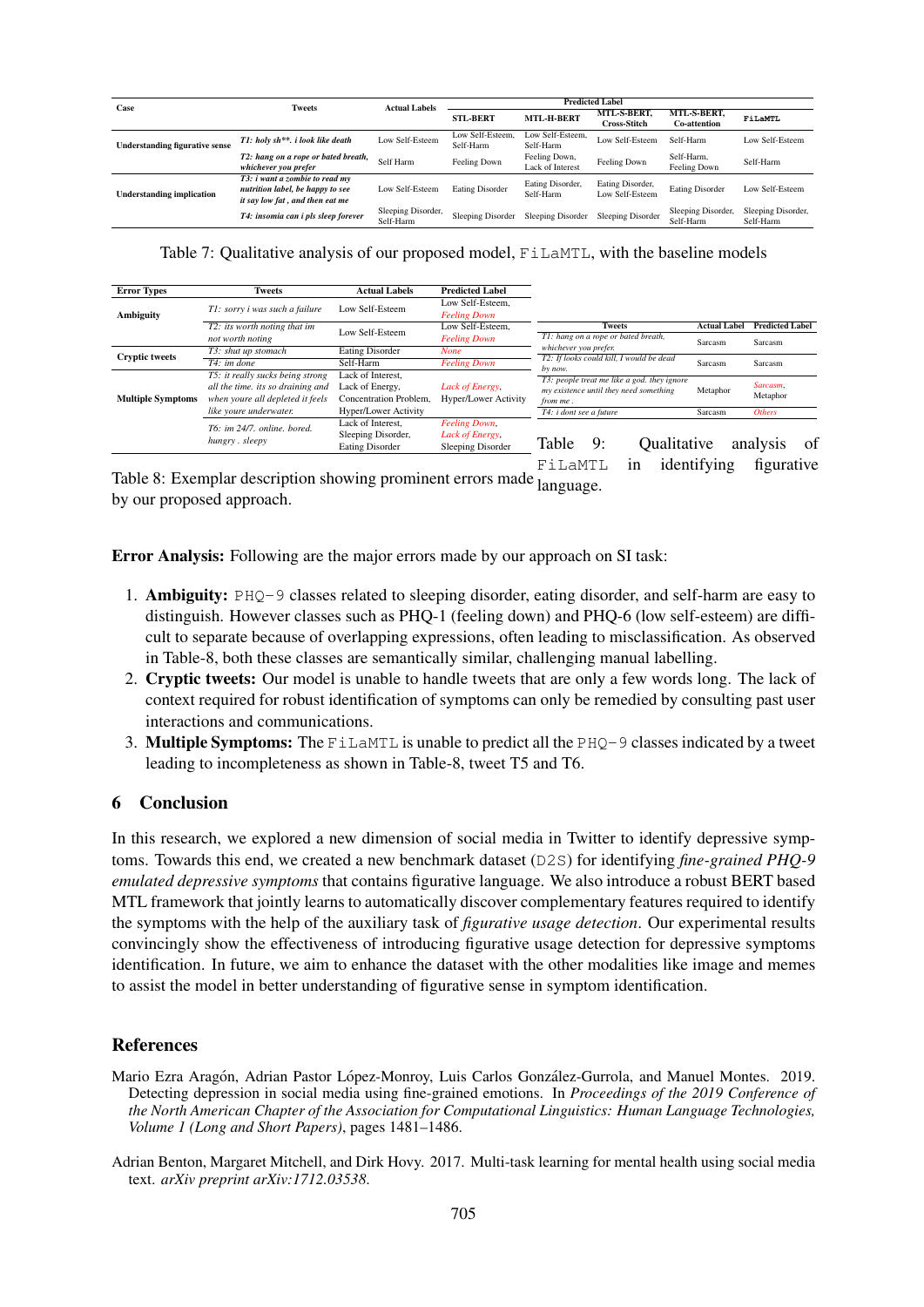- Xuetong Chen, Martin D Sykora, Thomas W Jackson, and Suzanne Elayan. 2018. What about mood swings: identifying depression on twitter with temporal measures of emotions. In *Companion Proceedings of the The Web Conference 2018*, pages 1653–1660.
- Glen Coppersmith, Mark Dredze, and Craig Harman. 2014. Quantifying mental health signals in twitter. In *Proceedings of the Workshop on Computational Linguistics and Clinical Psychology: From Linguistic Signal to Clinical Reality*, pages 51–60.
- Glen Coppersmith, Mark Dredze, Craig Harman, Kristy Hollingshead, and Margaret Mitchell. 2015. Clpsych 2015 shared task: Depression and ptsd on twitter. In *Proceedings of the 2nd Workshop on Computational Linguistics and Clinical Psychology: From Linguistic Signal to Clinical Reality*, pages 31–39.
- Nicholas Cummins, Julien Epps, Michael Breakspear, and Roland Goecke. 2011. An investigation of depressed speech detection: Features and normalization. In *Twelfth Annual Conference of the International Speech Communication Association*.
- Nicholas Cummins, Jyoti Joshi, Abhinav Dhall, Vidhyasaharan Sethu, Roland Goecke, and Julien Epps. 2013. Diagnosis of depression by behavioural signals: a multimodal approach. In *Proceedings of the 3rd ACM international workshop on Audio/visual emotion challenge*, pages 11–20.
- Nicholas Cummins, Stefan Scherer, Jarek Krajewski, Sebastian Schnieder, Julien Epps, and Thomas F Quatieri. 2015a. A review of depression and suicide risk assessment using speech analysis. *Speech Communication*, 71:10–49.
- Nicholas Cummins, Vidhyasaharan Sethu, Julien Epps, Sebastian Schnieder, and Jarek Krajewski. 2015b. Analysis of acoustic space variability in speech affected by depression. *Speech Communication*, 75:27–49.
- Munmun De Choudhury and Sushovan De. 2014. Mental health discourse on reddit: Self-disclosure, social support, and anonymity. In *ICWSM*.
- Munmun De Choudhury, Scott Counts, and Eric Horvitz. 2013. Predicting postpartum changes in emotion and behavior via social media. In *Proceedings of the SIGCHI Conference on Human Factors in Computing Systems*, pages 3267–3276. ACM.
- Munmun De Choudhury, Scott Counts, Eric J Horvitz, and Aaron Hoff. 2014. Characterizing and predicting postpartum depression from shared facebook data. In *Proceedings of the 17th ACM conference on Computer supported cooperative work & social computing*, pages 626–638.
- Munmun De Choudhury, Emre Kiciman, Mark Dredze, Glen Coppersmith, and Mrinal Kumar. 2016. Discovering shifts to suicidal ideation from mental health content in social media. In *Proceedings of the 2016 CHI conference on human factors in computing systems*, pages 2098–2110. ACM.
- Wheidima Carneiro de Melo, Eric Granger, and Abdenour Hadid. 2019. Combining global and local convolutional 3d networks for detecting depression from facial expressions. In *2019 14th IEEE International Conference on Automatic Face & Gesture Recognition (FG 2019)*, pages 1–8. IEEE.
- Jacob Devlin, Ming-Wei Chang, Kenton Lee, and Kristina Toutanova. 2019. BERT: Pre-training of deep bidirectional transformers for language understanding. In *Proceedings of the 2019 Conference of the North American Chapter of the Association for Computational Linguistics: Human Language Technologies, Volume 1 (Long and Short Papers)*, pages 4171–4186, Minneapolis, Minnesota, June. Association for Computational Linguistics.
- P Ekman and W Friesen. 1978. Facial action coding system (facs): A technique for the measurement of facial action, palo alto, ca: Consulting.
- Jonathan Fine. 2006. *Language in psychiatry: A handbook of clinical practice*. Equinox London.
- Jeffrey M Girard, Jeffrey F Cohn, Mohammad H Mahoor, S Mohammad Mavadati, Zakia Hammal, and Dean P Rosenwald. 2014. Nonverbal social withdrawal in depression: Evidence from manual and automatic analyses. *Image and vision computing*, 32(10):641–647.
- Jonathan Gratch, Ron Artstein, Gale M Lucas, Giota Stratou, Stefan Scherer, Angela Nazarian, Rachel Wood, Jill Boberg, David DeVault, Stacy Marsella, et al. 2014. The distress analysis interview corpus of human and computer interviews. In *LREC*, pages 3123–3128. Citeseer.
- Aron Halfin. 2007. Depression: the benefits of early and appropriate treatment. *The American journal of managed care*, 13(4 Suppl):S92–7.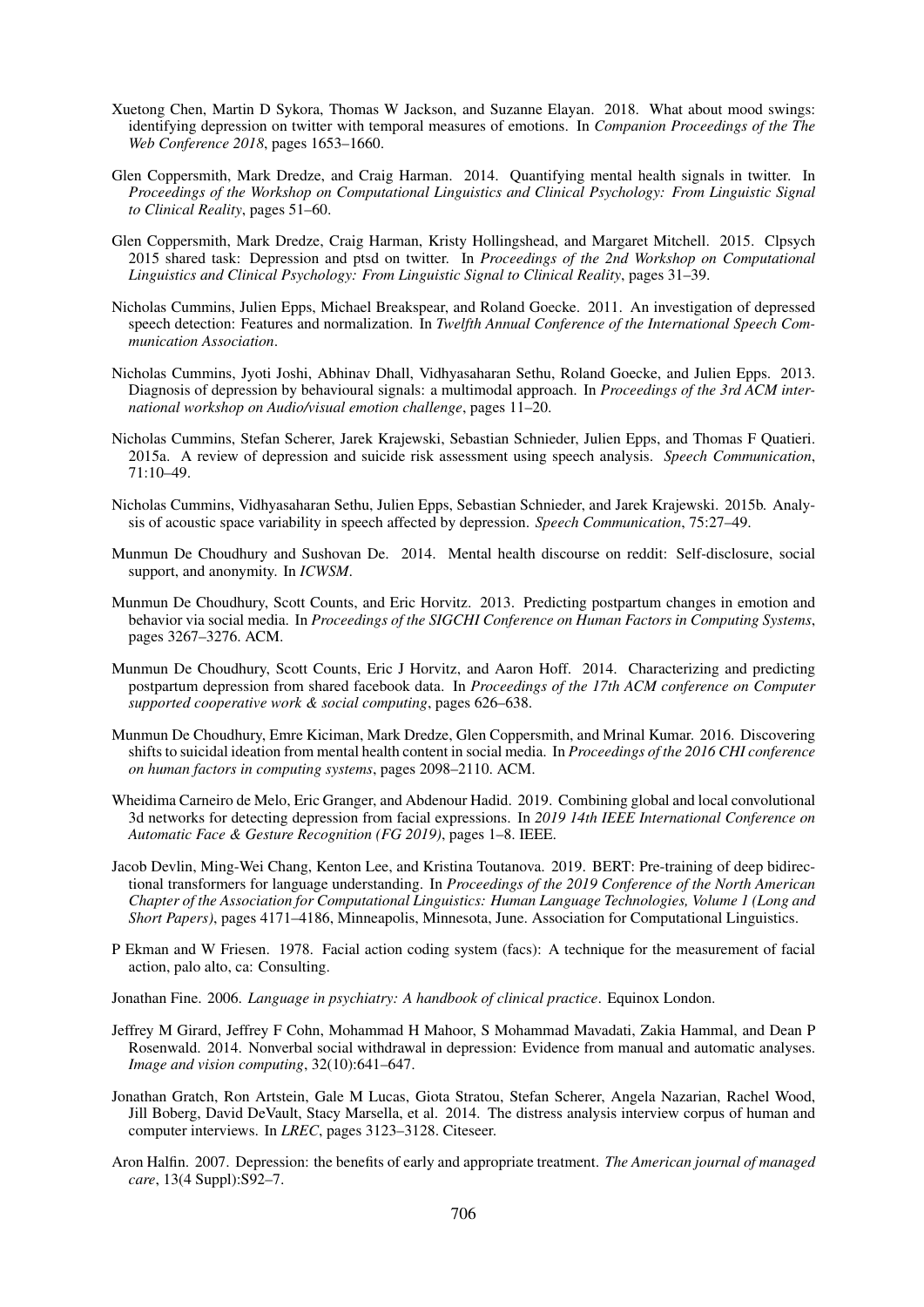- Martie G Haselton, Daniel Nettle, and Damian R Murray. 2015. The evolution of cognitive bias. *The handbook of evolutionary psychology*, pages 1–20.
- Florian Hönig, Anton Batliner, Elmar Nöth, Sebastian Schnieder, and Jarek Krajewski. 2014. Automatic modelling of depressed speech: relevant features and relevance of gender. In *Fifteenth Annual Conference of the International Speech Communication Association*.
- Dirk Hovy and Shannon L Spruit. 2016. The social impact of natural language processing. In *Proceedings of the 54th Annual Meeting of the Association for Computational Linguistics (Volume 2: Short Papers)*, pages 591–598.
- Xiaolei Huang, Lei Zhang, David Chiu, Tianli Liu, Xin Li, and Tingshao Zhu. 2014. Detecting suicidal ideation in chinese microblogs with psychological lexicons. In *2014 IEEE 11th Intl Conf on Ubiquitous Intelligence and Computing and 2014 IEEE 11th Intl Conf on Autonomic and Trusted Computing and 2014 IEEE 14th Intl Conf on Scalable Computing and Communications and Its Associated Workshops*, pages 844–849. IEEE.
- Adith Iyer, Aditya Joshi, Sarvnaz Karimi, Ross Sparks, and Cecile Paris. 2019. Figurative usage detection of symptom words to improve personal health mention detection. *arXiv preprint arXiv:1906.05466*.
- Diederik P Kingma and Jimmy Ba. 2014. Adam: A method for stochastic optimization. *arXiv preprint arXiv:1412.6980*.
- Kurt Kroenke and Robert L Spitzer. 2002. The phq-9: a new depression diagnostic and severity measure. *Psychiatric annals*, 32(9):509–515.
- Chen Lin, Timothy Miller, Dmitriy Dligach, Steven Bethard, and Guergana Savova. 2019. A bert-based universal model for both within-and cross-sentence clinical temporal relation extraction. In *Proceedings of the 2nd Clinical Natural Language Processing Workshop*, pages 65–71.
- Jiasen Lu, Jianwei Yang, Dhruv Batra, and Devi Parikh. 2016. Hierarchical question-image co-attention for visual question answering. In *Advances in neural information processing systems*, pages 289–297.
- Lydia Manikonda and Munmun De Choudhury. 2017. Modeling and understanding visual attributes of mental health disclosures in social media. In *Proceedings of the 2017 CHI Conference on Human Factors in Computing Systems*, pages 170–181. ACM.
- David N Milne, Glen Pink, Ben Hachey, and Rafael A Calvo. 2016. Clpsych 2016 shared task: Triaging content in online peer-support forums. In *Proceedings of the Third Workshop on Computational Linguistics and Clinical Psychology*, pages 118–127.
- Ishan Misra, Abhinav Shrivastava, Abhinav Gupta, and Martial Hebert. 2016. Cross-stitch networks for multitask learning. In *Proceedings of the IEEE Conference on Computer Vision and Pattern Recognition*, pages 3994–4003.
- Elliot Moore II, Mark A Clements, John W Peifer, and Lydia Weisser. 2007. Critical analysis of the impact of glottal features in the classification of clinical depression in speech. *IEEE transactions on biomedical engineering*, 55(1):96–107.
- James C Mundt, Adam P Vogel, Douglas E Feltner, and William R Lenderking. 2012. Vocal acoustic biomarkers of depression severity and treatment response. *Biological psychiatry*, 72(7):580–587.
- James W Pennebaker, Roger J Booth, and Martha E Francis. 2007. Linguistic inquiry and word count: Liwc [computer software]. *Austin, TX: liwc. net*, 135.
- Anupama Ray, Siddharth Kumar, Rutvik Reddy, Prerana Mukherjee, and Ritu Garg. 2019. Multi-level attention network using text, audio and video for depression prediction. In *Proceedings of the 9th International on Audio/Visual Emotion Challenge and Workshop*, pages 81–88.
- Philip Resnik, William Armstrong, Leonardo Claudino, Thang Nguyen, Viet-An Nguyen, and Jordan Boyd-Graber. 2015. Beyond lda: exploring supervised topic modeling for depression-related language in twitter. In *Proceedings of the 2nd Workshop on Computational Linguistics and Clinical Psychology: From Linguistic Signal to Clinical Reality*, pages 99–107.
- Fabien Ringeval, Bjorn Schuller, Michel Valstar, Jonathan Gratch, Roddy Cowie, Stefan Scherer, Sharon Mozgai, ¨ Nicholas Cummins, Maximilian Schmitt, and Maja Pantic. 2017. Avec 2017: Real-life depression, and affect recognition workshop and challenge. In *Proceedings of the 7th Annual Workshop on Audio/Visual Emotion Challenge*, pages 3–9.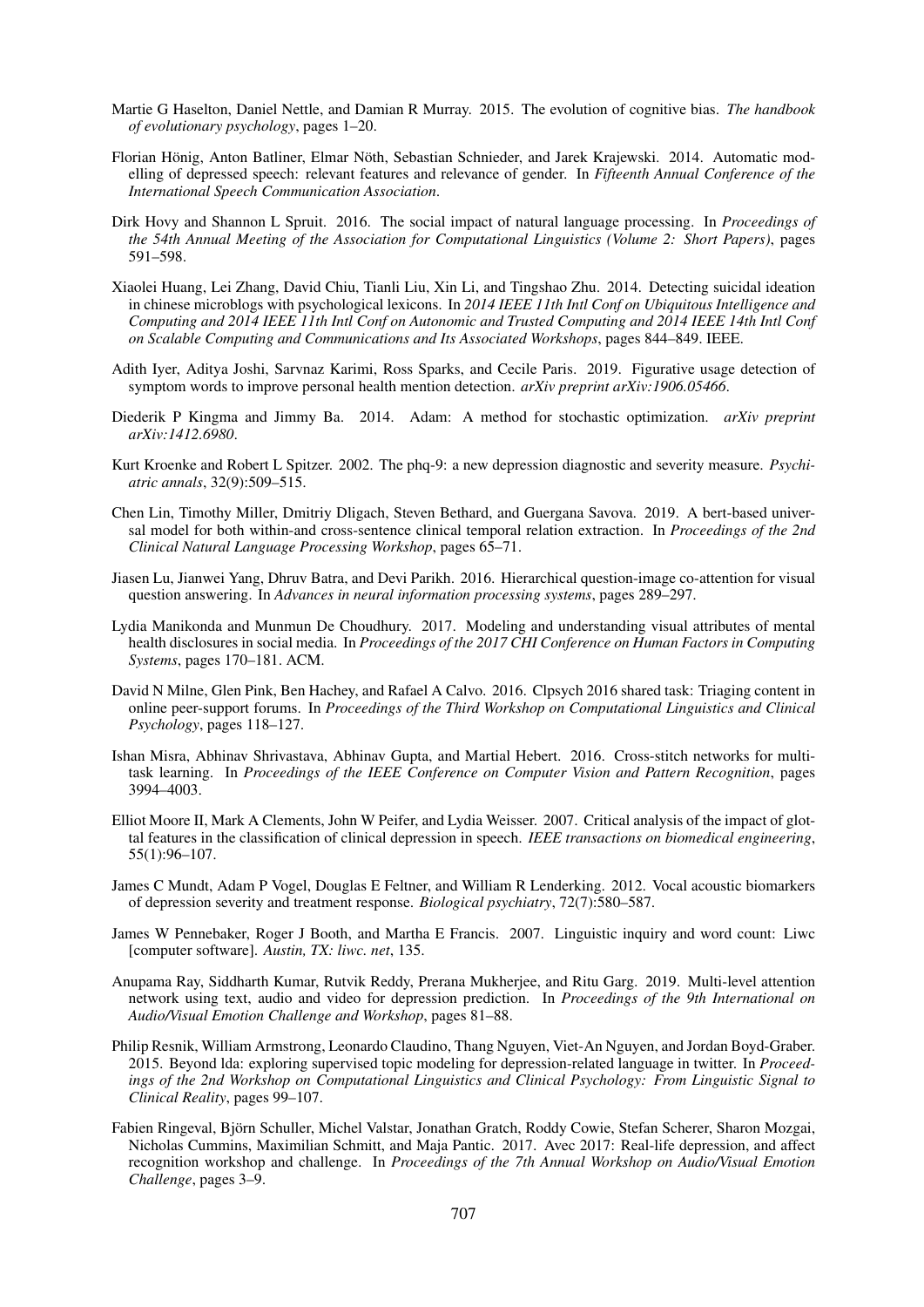- Fabien Ringeval, Bjorn Schuller, Michel Valstar, Roddy Cowie, Heysem Kaya, Maximilian Schmitt, Shahin Amiri- ¨ parian, Nicholas Cummins, Denis Lalanne, Adrien Michaud, et al. 2018. Avec 2018 workshop and challenge: Bipolar disorder and cross-cultural affect recognition. In *Proceedings of the 2018 on audio/visual emotion challenge and workshop*, pages 3–13.
- Fabien Ringeval, Bjorn Schuller, Michel Valstar, Nicholas Cummins, Roddy Cowie, Leili Tavabi, Maximilian ¨ Schmitt, Sina Alisamir, Shahin Amiriparian, Eva-Maria Messner, et al. 2019. Avec 2019 workshop and challenge: state-of-mind, detecting depression with ai, and cross-cultural affect recognition. In *Proceedings of the 9th International on Audio/Visual Emotion Challenge and Workshop*, pages 3–12.
- Sebastian Ruder. 2017. An overview of multi-task learning in deep neural networks. *arXiv preprint arXiv:1706.05098*.
- Stefan Scherer, Giota Stratou, Marwa Mahmoud, Jill Boberg, Jonathan Gratch, Albert Rizzo, and Louis-Philippe Morency. 2013. Automatic behavior descriptors for psychological disorder analysis. In *2013 10th IEEE International Conference and Workshops on Automatic Face and Gesture Recognition (FG)*, pages 1–8. IEEE.
- Stefan Scherer, Giota Stratou, Gale Lucas, Marwa Mahmoud, Jill Boberg, Jonathan Gratch, Louis-Philippe Morency, et al. 2014. Automatic audiovisual behavior descriptors for psychological disorder analysis. *Image and Vision Computing*, 32(10):648–658.
- Bjorn Schuller, Michel Valstar, Florian Eyben, Gary McKeown, Roddy Cowie, and Maja Pantic. 2011. Avec ¨ 2011–the first international audio/visual emotion challenge. In *International Conference on Affective Computing and Intelligent Interaction*, pages 415–424. Springer.
- Nitish Srivastava, Geoffrey Hinton, Alex Krizhevsky, Ilya Sutskever, and Ruslan Salakhutdinov. 2014. Dropout: a simple way to prevent neural networks from overfitting. *The journal of machine learning research*, 15(1):1929– 1958.
- Ian Tenney, Dipanjan Das, and Ellie Pavlick. 2019. BERT rediscovers the classical NLP pipeline. In *Proceedings of the 57th Annual Meeting of the Association for Computational Linguistics*, pages 4593–4601, Florence, Italy, July. Association for Computational Linguistics.
- Panagiotis Tzirakis, George Trigeorgis, Mihalis A Nicolaou, Bjorn W Schuller, and Stefanos Zafeiriou. 2017. ¨ End-to-end multimodal emotion recognition using deep neural networks. *IEEE Journal of Selected Topics in Signal Processing*, 11(8):1301–1309.
- Rupa Valdez and Jessica Keim-Malpass. 2019. Ethics in health research using social media. In *Social Web and Health Research*, pages 259–269. Springer.
- Michel Valstar, Bjorn Schuller, Kirsty Smith, Florian Eyben, Bihan Jiang, Sanjay Bilakhia, Sebastian Schnieder, ¨ Roddy Cowie, and Maja Pantic. 2013. Avec 2013: the continuous audio/visual emotion and depression recognition challenge. In *Proceedings of the 3rd ACM international workshop on Audio/visual emotion challenge*, pages 3–10.
- WHO et al. 2017. Depression and other common mental disorders: global health estimates.
- Yonghui Wu, Mike Schuster, Zhifeng Chen, Quoc V Le, Mohammad Norouzi, Wolfgang Macherey, Maxim Krikun, Yuan Cao, Qin Gao, Klaus Macherey, et al. 2016. Google's neural machine translation system: Bridging the gap between human and machine translation. *arXiv preprint arXiv:1609.08144*.
- Yuanyuan Xue, Qi Li, Li Jin, Ling Feng, David A Clifton, and Gari D Clifford. 2014. Detecting adolescent psychological pressures from micro-blog. In *International Conference on Health Information Science*, pages 83–94. Springer.
- Shweta Yadav, Asif Ekbal, Sriparna Saha, and Pushpak Bhattacharyya. 2018a. Medical sentiment analysis using social media: towards building a patient assisted system. In *Proceedings of the Eleventh International Conference on Language Resources and Evaluation (LREC 2018)*.
- Shweta Yadav, Asif Ekbal, Sriparna Saha, Pushpak Bhattacharyya, and Amit Sheth. 2018b. Multi-task learning framework for mining crowd intelligence towards clinical treatment.
- Shweta Yadav, Asif Ekbal, Sriparna Saha, and Pushpak Bhattacharyya. 2019. A unified multi-task adversarial learning framework for pharmacovigilance mining. In *Proceedings of the 57th Annual Meeting of the Association for Computational Linguistics*, pages 5234–5245.